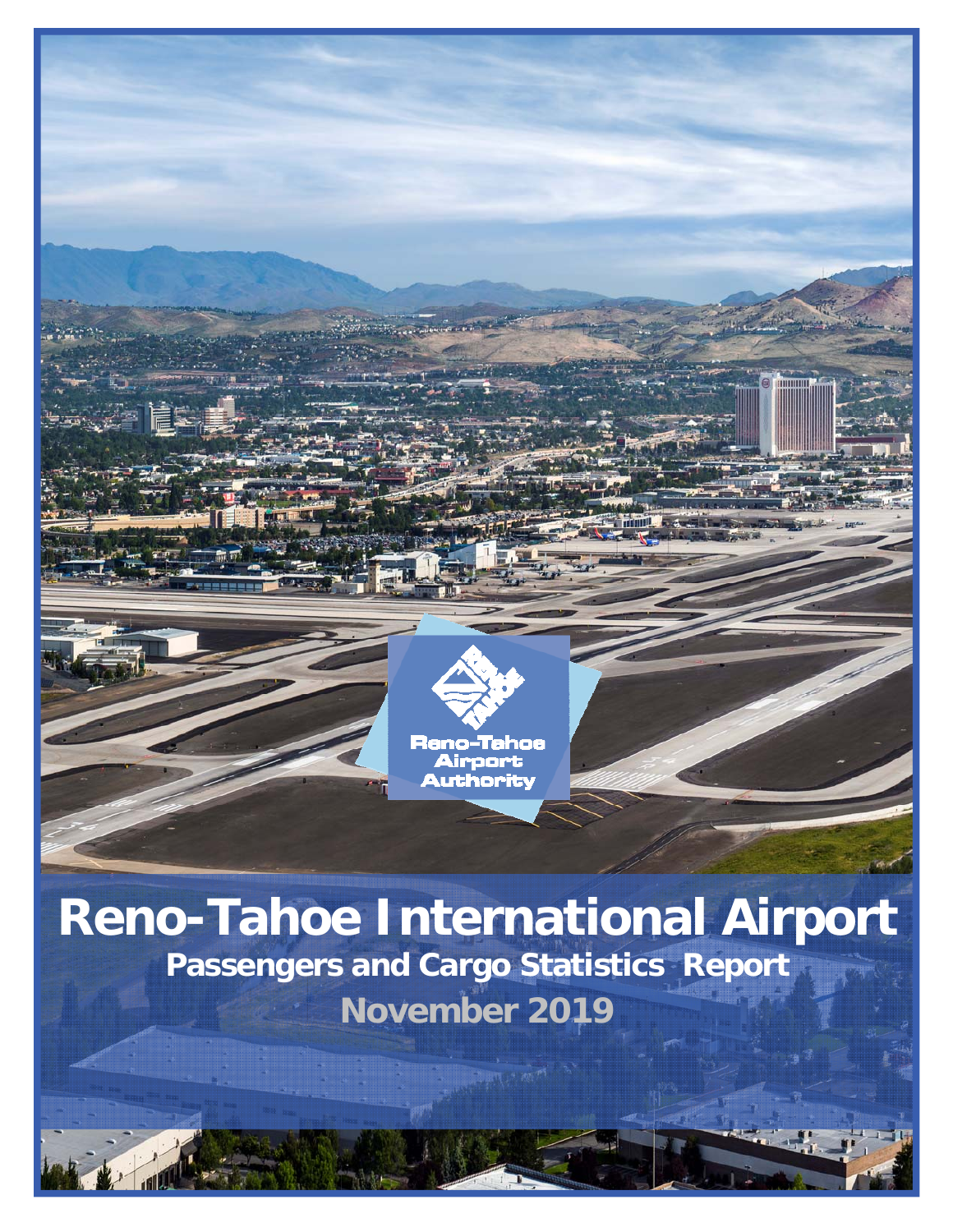#### **U.S. DOMESTIC INDUSTRY OVERVIEW FOR NOVEMBER 2019**

Systemwide RNO Airlines Domestic Flights – year over year comparison

| Number of Flights *: | Up $2.1\%$                              |
|----------------------|-----------------------------------------|
| Capacity of Seats *: | Up $2.5\%$                              |
| Crude Oil Average:   | \$57.03 per barrel in November 2019     |
|                      | vs. \$56.96 per barrel in November 2018 |

RNO Overview for November 2019 – year over year comparison

Total Passengers: Up 0.7% Avg. Enplaned Load Factor: 74.8%, down 1.4 pts. Actual Departures: Up 0.2% Actual Departing Seats: Up 2.2% Source: Airline Activity and Performance Reports; \* Cirium Flight Schedules via Diio mi

#### **NOVEMBER 2019 SUMMARY**

wemwyeyou

Reno-Tahoe International Airport (RNO) served 318,022 passengers in November 2019, an increase of 0.7% versus the same period last year. The airport experienced positive passenger growth for the 54th consecutive month with respect to the year over year monthly increases. During the first 11 months of 2019, RNO served 4,068,776 passengers, an increase of 5.2% when compared to the same period last year.

In November 2019, RNO was served by nine airlines providing 1,803 departures to 17 non-stop destinations. At RNO, total seat capacity increased 2.2% and flights increased 0.2% when compared to November 2018.

RNO handled 11,428,318 pounds of air cargo in November 2019, a decrease of 9.6% when compared to November 2018. During the first 11 months of 2019, RNO handled 131,629,370 pounds of air cargo, a decrease of 2.3% when compared to the same period last year.

On January 7, 2020, Alaska Airlines will suspend the non-stop flights between Reno and Boise.

On January 8, 2020, Alaska Airlines will reduce the number of non-stop flights between Reno and San Jose from twice a day to once a day.

Starting February 14, 2020, Delta Air Lines will upgrade the non-stop flights between Reno and Atlanta, from seasonal to a year-round service. Daily flights begin on June 4, 2020.

Starting May 13, 2020, Allegiant Air will increase non-stop flights between Reno and Las Vegas from once a day to twice a day.

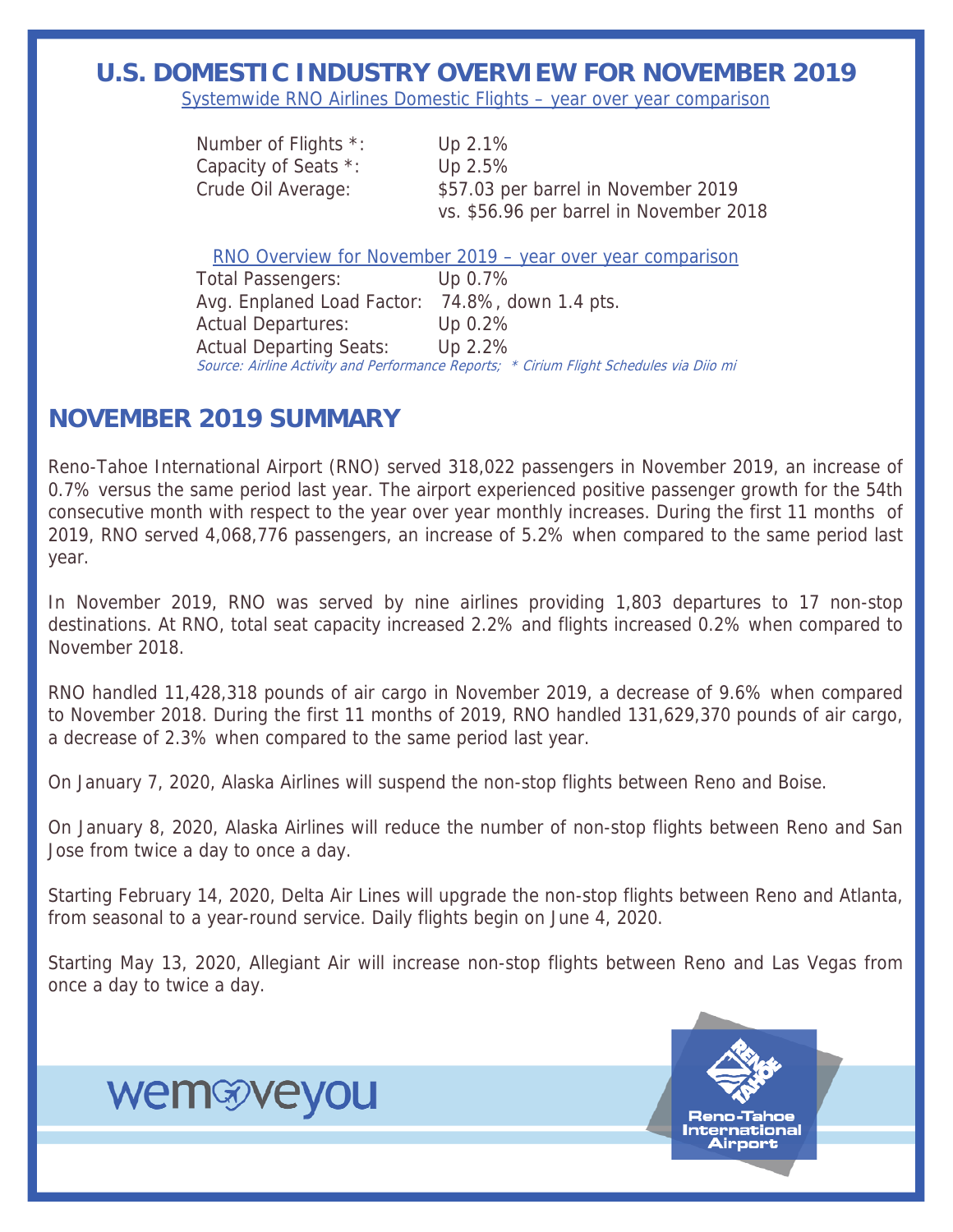

Southwest Airlines, the largest carrier at RNO, served 127,049 passengers during the month of November 2019, a decrease of 9.0% when compared to November 2018.

In November 2019, Volaris reported a passenger increase of 28.5%, American Airlines was up 21.9%, Allegiant Air was up 15.7%, Alaska Airlines was up 14.5%, Delta Air Lines was up 3.1% and Frontier Airlines reported an increase of 0.9% when compared to November 2018. JetBlue Airways was down 14.3% and United Airlines reported a decrease of 4.4% during the same period.



In November 2019, UPS cargo tonnage was down 12.2%, FedEx was down 9.8% and DHL reported a decrease of 1.3% when compared to November 2018.

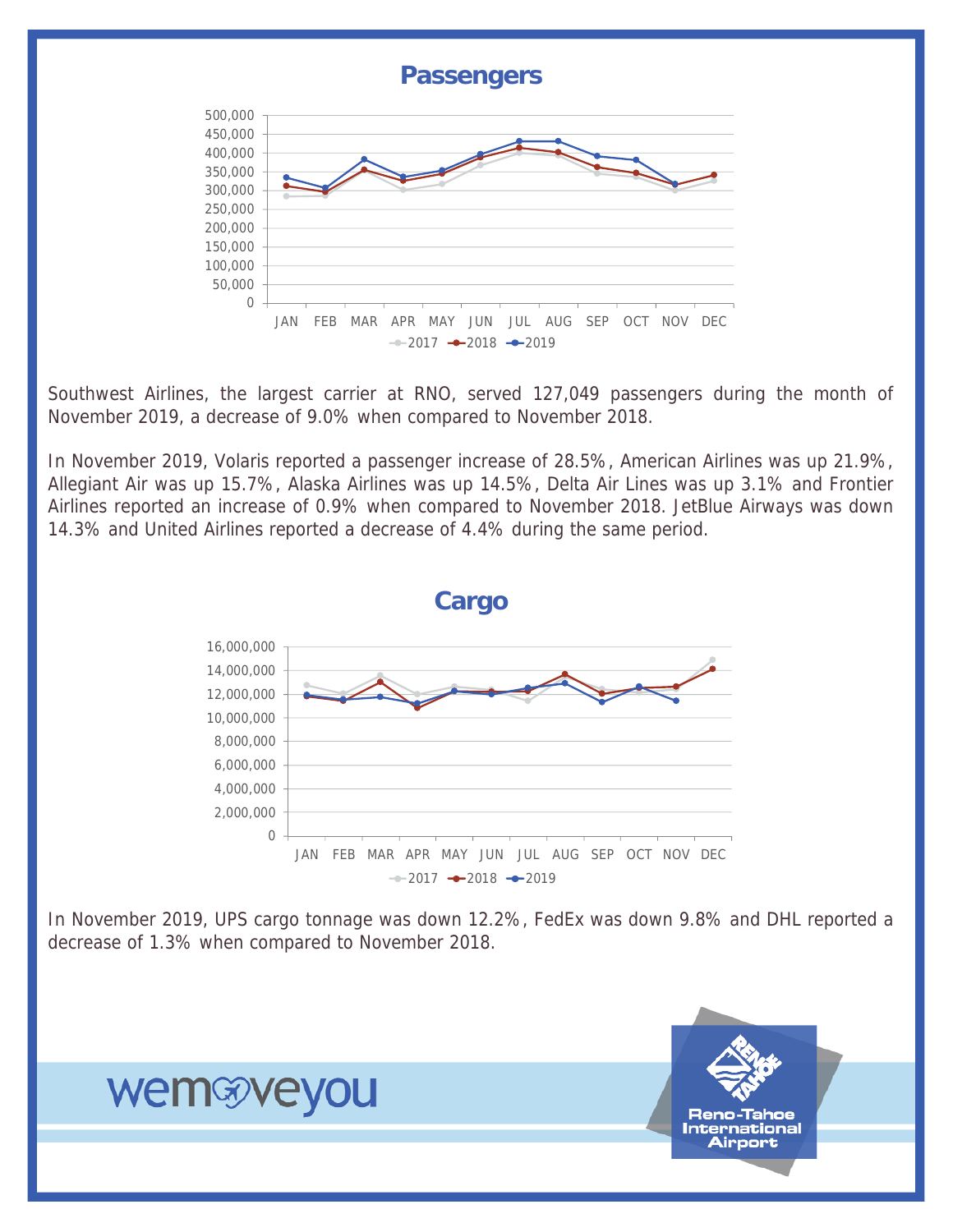### **AIRLINE MARKET SHARE (passengers)**



| <b>Airline Market Share</b> |             |             |                   |  |  |  |  |  |
|-----------------------------|-------------|-------------|-------------------|--|--|--|--|--|
|                             | November-19 | November-18 | <b>YOY Change</b> |  |  |  |  |  |
| Alaska/Horizon              | 11.3%       | 9.9%        | 1.4               |  |  |  |  |  |
| <b>Allegiant Air</b>        | 2.5%        | 2.2%        | 0.3               |  |  |  |  |  |
| American                    | 19.6%       | 16.1%       | 3.4               |  |  |  |  |  |
| Delta                       | 7.6%        | 7.5%        | 0.2               |  |  |  |  |  |
| Frontier                    | 1.4%        | 1.4%        | 0.0               |  |  |  |  |  |
| <b>JetBlue</b>              | 3.1%        | 3.6%        | (0.5)             |  |  |  |  |  |
| Southwest                   | 39.9%       | 44.2%       | (4.3)             |  |  |  |  |  |
| United                      | 13.2%       | 13.9%       | (0.7)             |  |  |  |  |  |
| <b>Volaris</b>              | 1.3%        | 1.0%        | 0.3               |  |  |  |  |  |
| Others                      | 0.2%        | 0.1%        | 0.1               |  |  |  |  |  |

#### **TOTAL CHARTER PASSENGERS**



RNO served 504 passengers on charter flights during the month of November 2019.

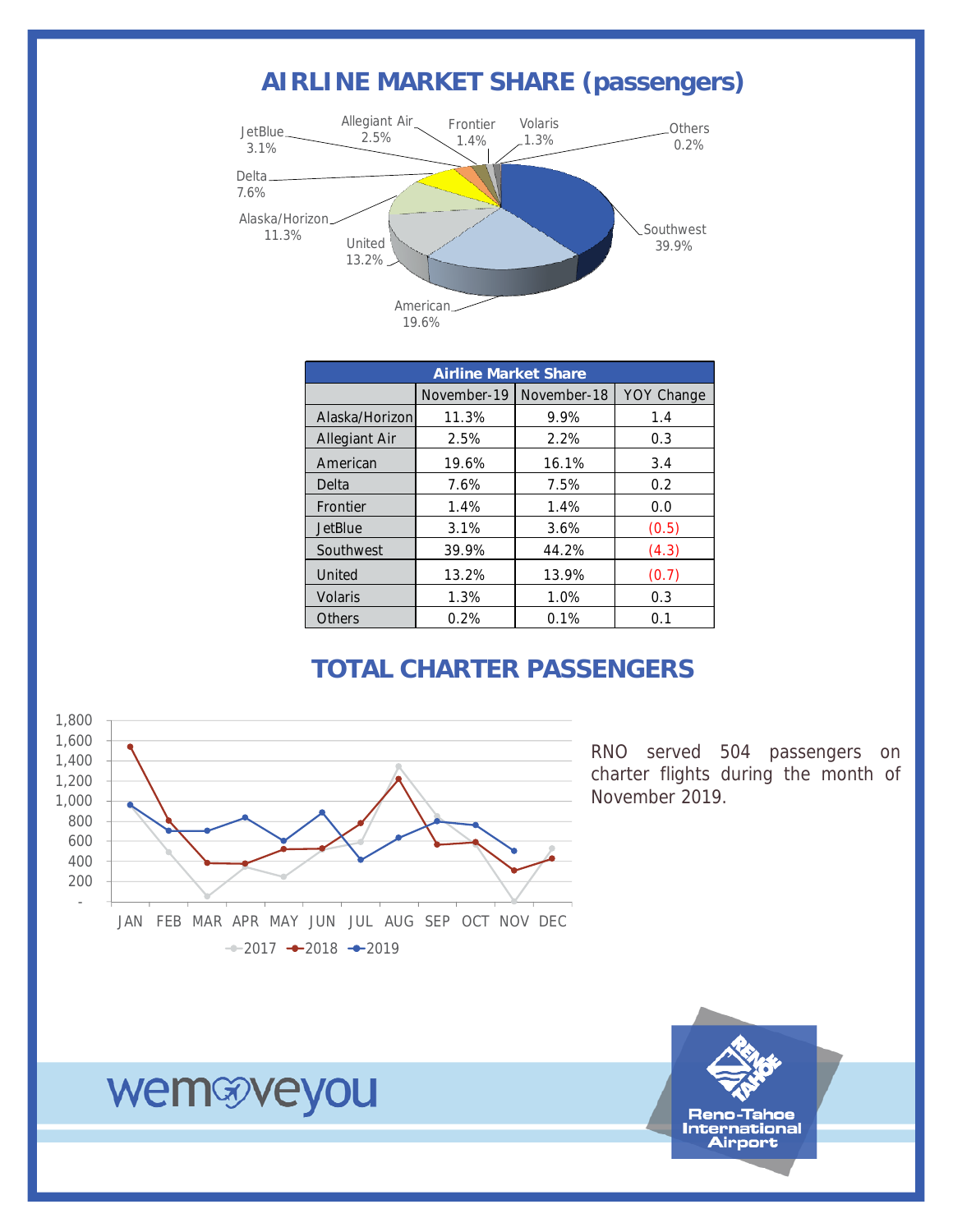#### **TOTAL INTERNATIONAL PASSENGERS**



In November 2019, RNO served a total of 4,029 international passengers, an increase of 26.6% when compared to November 2018.



#### **AVERAGE ENPLANED LOAD FACTOR**

In November 2019, the average enplaned load factor at RNO was 74.8%, a decrease of 1.4 pts. versus November 2018.



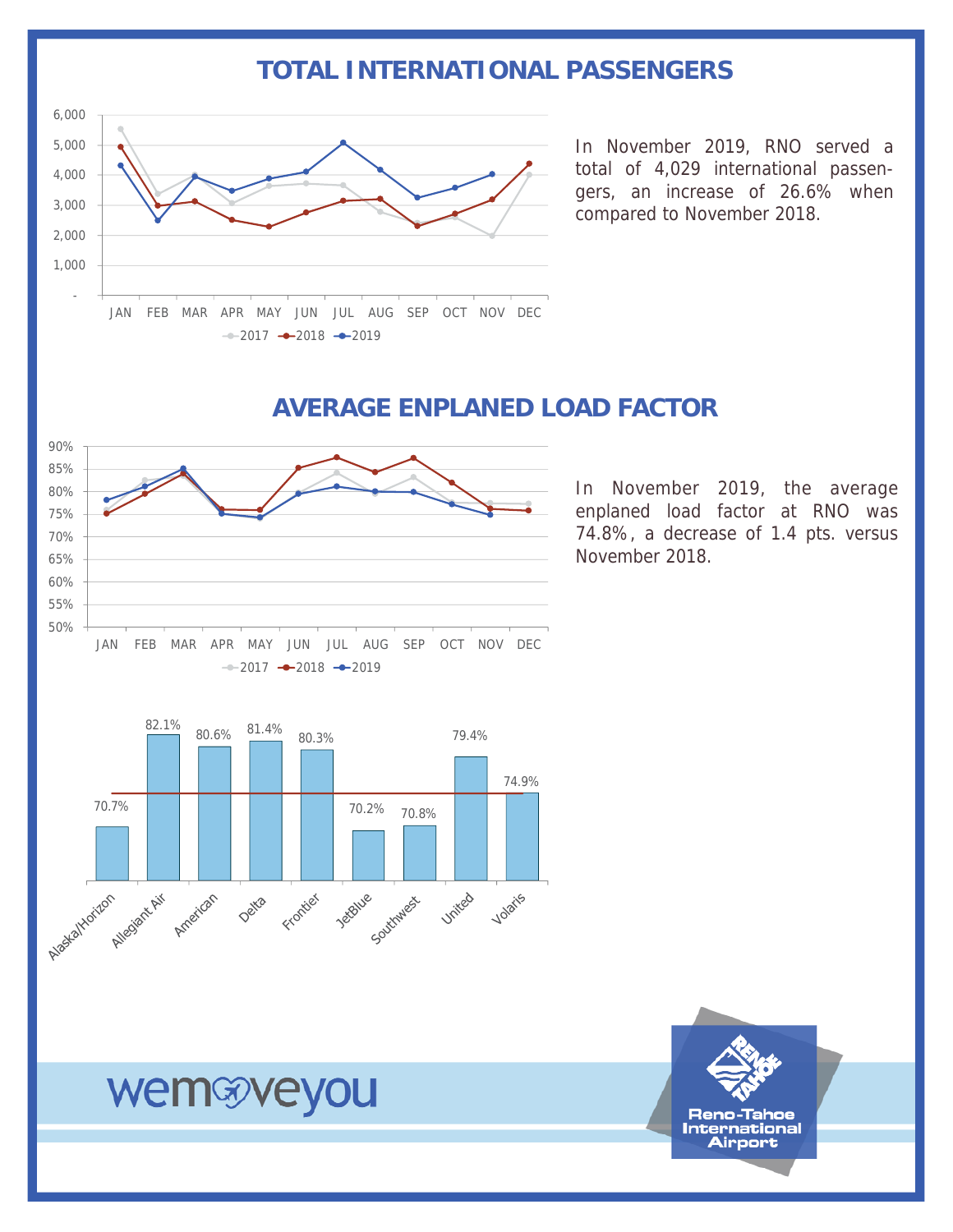#### **DEPARTURES**



In November 2019, RNO handled 1,803 departures on nine commercial airlines, an increase of 0.2% when compared to November 2018.

This doesn't include charter operations on non-incumbent carriers.

#### **DEPARTING SEATS**

![](_page_5_Figure_5.jpeg)

In November 2019, nine airlines provided 211,685 departing seats, an increase of 2.2% when compared to November 2018.

This doesn't include charter operations on non-incumbent carriers.

#### **TOTAL OPERATIONS**

![](_page_5_Figure_9.jpeg)

## A total of 7,683 operations were handled at RNO in November 2019, an increase of

0.1% when compared to November 2018. Total operations include: Air Carrier, Air Taxi, General Aviation and Military operations as reported by the FAA.

Note: graphs on this page show scheduled departures, seats and operations

![](_page_5_Picture_13.jpeg)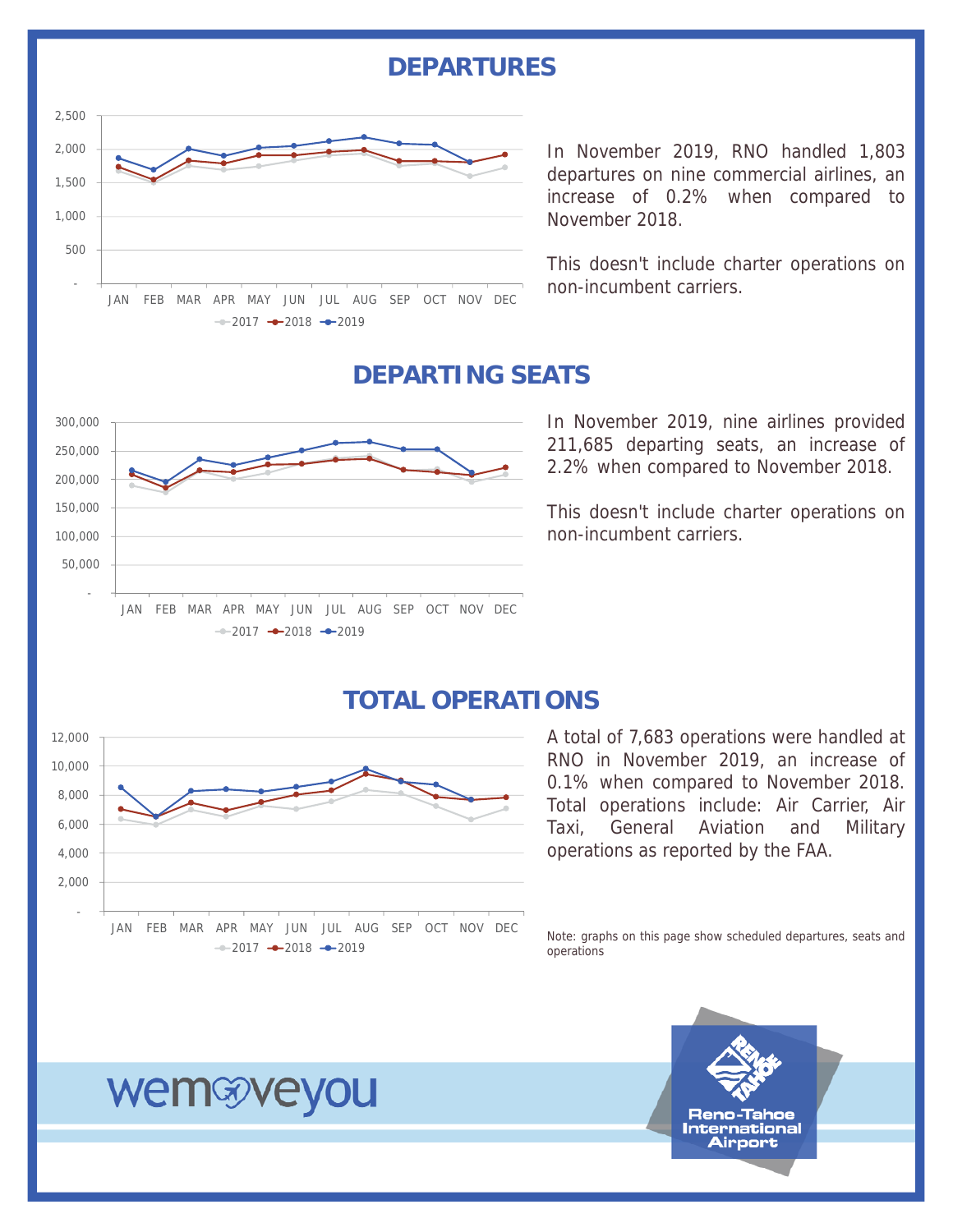## **Recent and Upcoming Schedule Changes**

- Alaska Airlines
	- Alaska Airlines offers non-stop flights between RNO and Seattle four times a day. The airline will offer this service five times a day from January 7, 2020, until May 12, 2020.
	- On January 7, 2020, Alaska Airlines will suspend all flights between RNO and Boise.
	- On January 8, 2020, Alaska Airlines will reduce the number of non-stop flights between RNO and San Jose from twice a day to once a day.
- American Airlines
	- From December 19, 2019, until January 6, 2020, American Airlines will increase the number of flights between RNO and Dallas from three times a day to four times a day.
	- On October 20, 2019, American Airlines temporarily suspended non-stop seasonal flights between RNO and Chicago O'Hare. This flight returns on May 7, 2020.
- Delta Air Lines
	- Delta Air Lines' non-stop seasonal flight between RNO and Minneapolis will operate daily from December 21, 2019, until January 4, 2020.
	- Delta Air Lines' non-stop flight between RNO and Atlanta will operate on the following schedule:
		- Daily from December 21, 2019, until January 5, 2020.
		- Four times a week from February 14, 2020, until April 29, 2020 (Monday, Wednesday, Friday, Saturday).
		- Five times a week from May 1, 2020, until May 31, 2020 (Monday, Thursday, Friday, Saturday, Sunday).
		- Daily starting June 4, 2020.

- Frontier Airlines
	- On November 14, 2019, Frontier Airlines started non-stop flights between RNO and Las Vegas four times a week (Monday, Thursday, Friday, Sunday).
- JetBlue Airways
	- JetBlue Airways' non-stop flights between RNO and New York City will operate on the following schedule:
		- Daily from December 17, 2019, until January 6, 2020.
		- Four times a week from January 9, 2020, until February 10, 2020.
		- Five times a week starting February 13, 2020.

![](_page_6_Picture_22.jpeg)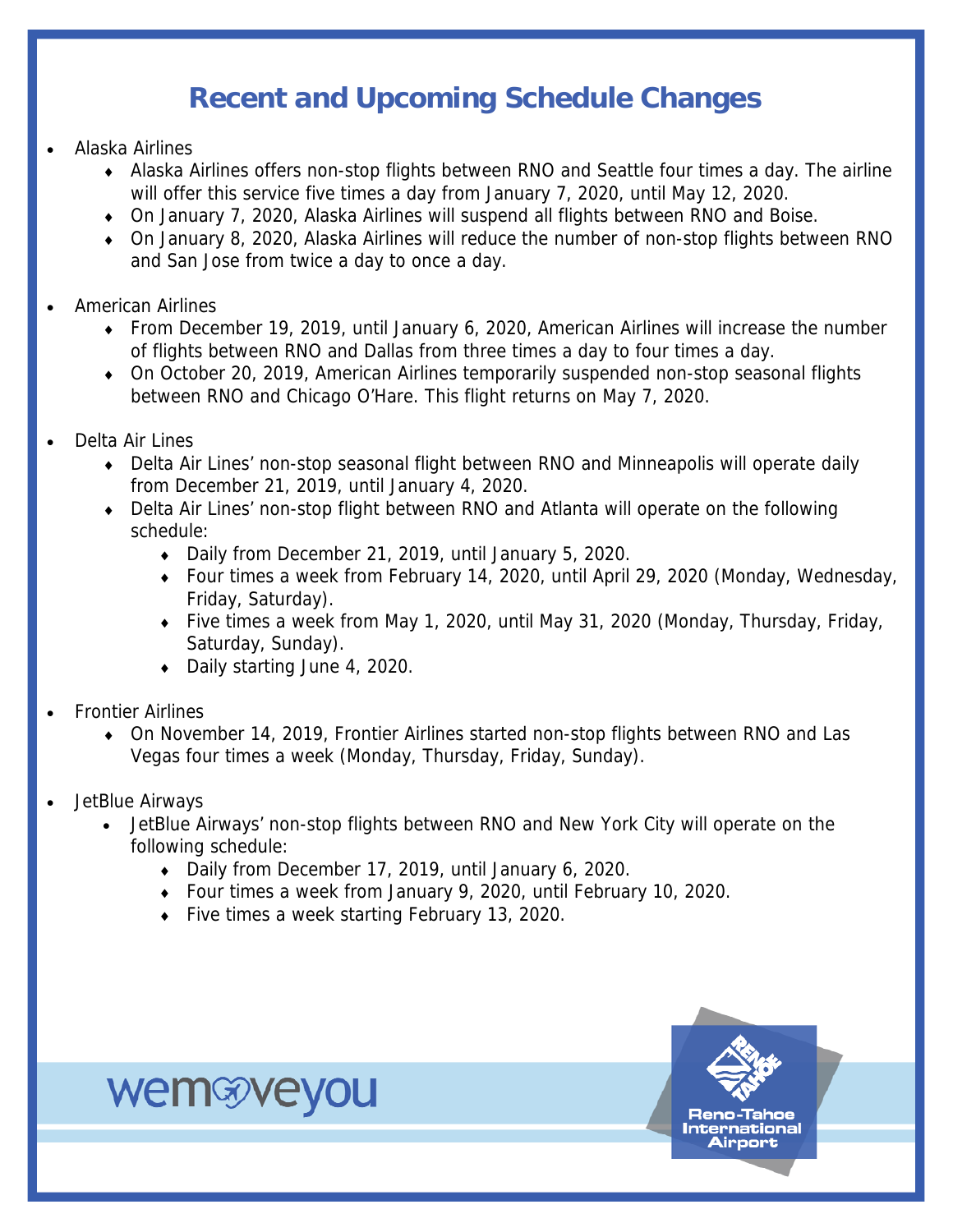### **Recent and Upcoming Schedule Changes**

- Southwest Airlines
	- Southwest Airlines' non-stop seasonal flight between RNO and Dallas Love Field was temporarily suspended on August 4, 2019. This flight will return as a Saturday/Sunday service on March 7, 2020.
	- Southwest Airlines' non-stop flights between RNO and San Diego will operate two to four times a day from November 2, 2019, until January 3, 2020, before returning to the three times a day schedule.
	- Southwest Airlines' non-stop flights between RNO and San Jose will operate on the following schedule:
		- Once a day from November 2, 2019, until January 5, 2020.
		- Two to three flights a day from January 6, 2020, until February 7, 2020.
		- Once to three flights a day starting February 8, 2020.
	- Southwest Airlines temporarily suspended non-stop seasonal flights between RNO and Chicago Midway on October 27, 2019. This flight is expected to return in summer 2020.
- United Airlines

- United Airlines will reduce the number of non-stop flights between RNO and Los Angeles from three times a day to twice a day from October 26, 2019, until February 12, 2020.
- United Airlines temporarily suspended daily non-stop seasonal flights between RNO and Chicago O'Hare on October 26, 2019. This flight returned on December 19, 2019.
- Volaris
	- Volaris offers non-stop flights between RNO and Guadalajara, Mexico, four days a week (Monday, Wednesday, Thursday and Friday). This flight will operate five days a week (Monday through Friday) from December 17, 2019, until January 7, 2020, before returning to the four days a week schedule.

![](_page_7_Picture_14.jpeg)